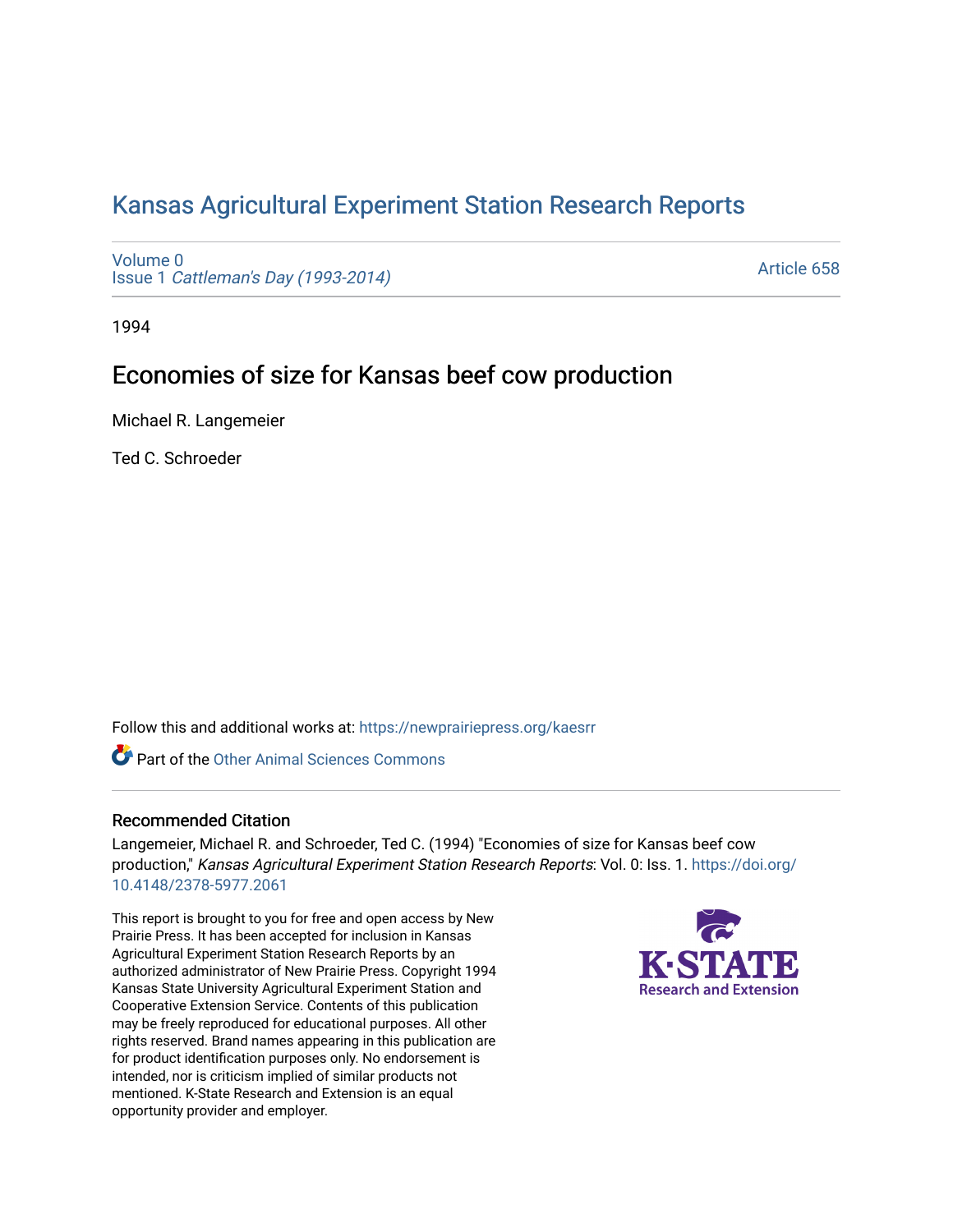## Economies of size for Kansas beef cow production

## **Abstract**

Economies of size measure the impact of increasing the size of operation on average cost of production. Economies o f size exist if average total cost decreases as size increases. Enterprise data from producers enrolled in the Kansas Farm Management Associations in 1992 were used t o empirically estimate economies of size for beef cow enterprises. Results indicate that economies of size exist for beef cow enterprises. Average total cost per head declined as the number of beef cows increased. Substantial variability in costs of production between producers also were documented. Costs of production between producers of a given size varied considerably more than changes in cost of production attributed to size alone. Smaller than average beef cow enterprises can compete in the 1990's, if they are cost competitive. In addition to size, feed costs, fixed costs, production efficiency, and sale prices of calves were important factors affecting the profitability of beef cow enterprises.

## Keywords

Cattlemen's Day, 1994; Kansas Agricultural Experiment Station contribution; no. 94-373-S; Report of progress (Kansas State University. Agricultural Experiment Station and Cooperative Extension Service); 704; Beef; Economies of size; Cost of production; Profitability; Cow/calf

## Creative Commons License



This work is licensed under a [Creative Commons Attribution 4.0 License](https://creativecommons.org/licenses/by/4.0/).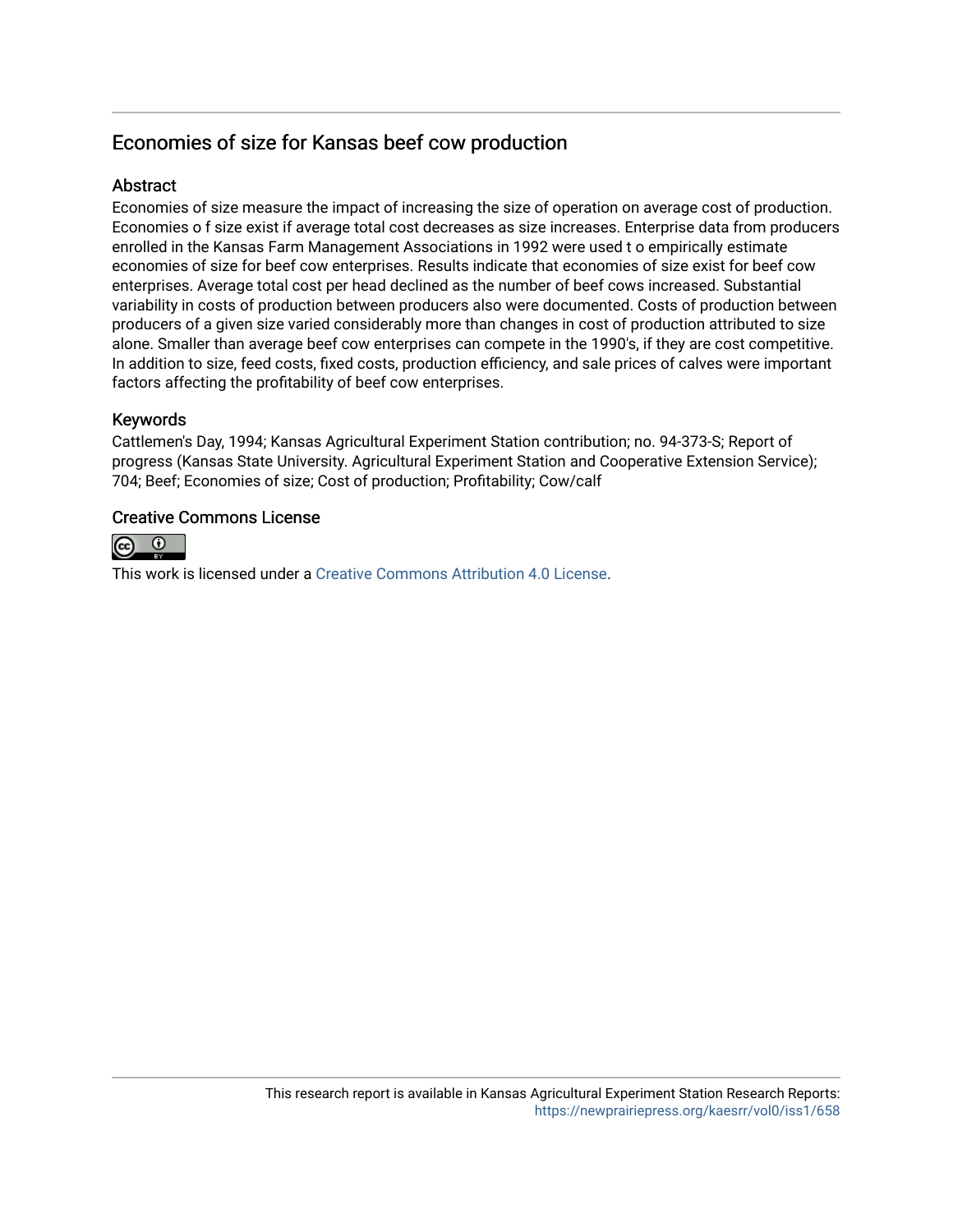### **ECONOMIES OF SIZE FOR KANSAS BEEF COW PRODUCTION**

*M. R. Langemeier and T. C. Schroeder 1*

#### **Summary**

Economies of size measure the impact of increasing the size of operation on average cost of production. Economies o f size exist if average total cost decreases as size increases. Enterprise data from producers enrolled in the Kansas Farm Management Associations in 1992 were used to empirically estimate economies of size for beef cow enterprises. Results indicate that economies of size exist for beef cow enterprises. Average total cost per head declined as the number of beef cows increased.

Substantial variability in costs of production between producers also were documented. Costs of production between producers of a given size varied considerably more than changes in cost of production attributed to size alone. S maller than average beef cow enterprises can compete in the 1990's, if they are cost competitive. In addition to size, feed costs, fixed costs, production efficiency, and sale prices of calves were important factors affecting the profitability of beef cow enterprises.

(Key Words: Economies of Size, Cost of Production, Profitability, Cow/Calf.)

### **Introduction**

Economies of size measure the relationship between the size of operation (number of cows) and the average cost of production or break-even price. If average total costs decline rapidly as firm size increases, the industry may become more consolidated as firms increase size to reduce average costs. Conversely, if average total costs are similar for firms of different sizes, incentive for consolidation may be less.

Economies of size measures can be used to determine whether it would be advantageous for farms to become larger. Economies of size can result from quantity discounts for inputs, from an increase in efficiency as size increases, or from adoption of capital-intensive technology. Additionally, as a producer increases the size of an enterprise, fixed costs such as unpaid operator labor, depreciation, and interest are spread over more units and fixed costs per unit decline. This research was conducted to examine economies of size for beef cow operations in Kansas using data from the Kansas Farm Management Associations. Additionally, differences in cost of production among producers were evaluated to determine which factors had the greatest impact on profitability.

#### **Experimental Procedures**

Enterprise data from 171 beef cow producers enrolled in the Kansas Farm Management Associations in 1992 were used in this study. Enterprise data included the size of the operation, gross income, costs of production, profitability, and productivity. The average farm in the sample had 101 beef cows, with a range of 12 to 465.

<sup>&</sup>lt;sup>1</sup>Department of Agricultural Economics.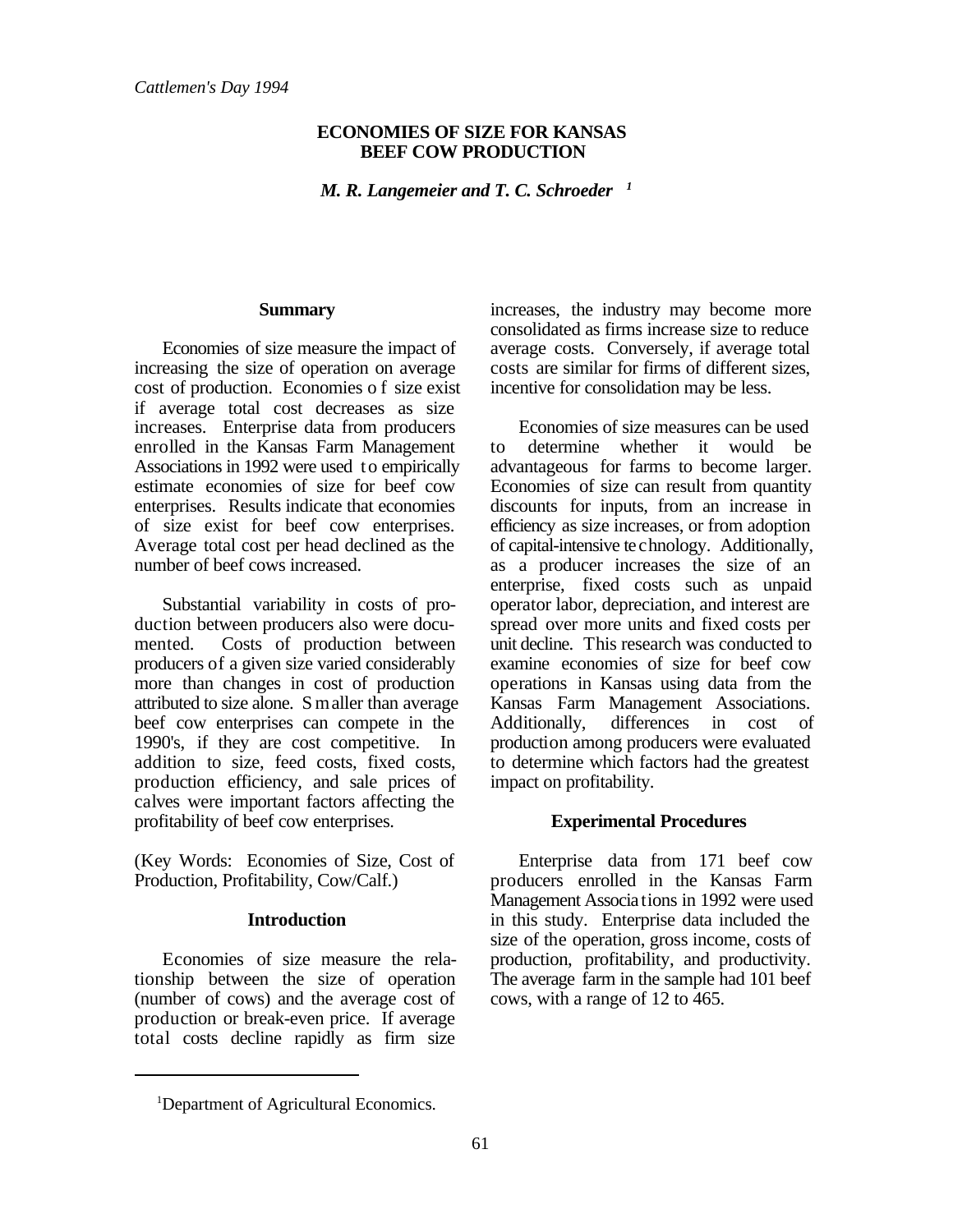Productivity was measured as hundred lb (cwt) produced per cow, which included calf and breeding livestock sales as well as inventory changes. Production costs and profits were expressed on both per cwt produced and per head bases.

Variable cost categories included hired labor, repairs, interest paid, feed, veterinary expenses, utilities, fuel, and miscellaneous cash expenses. Feed costs included raised and purchased feed and pasture expenses. All feed costs were measu red using economic costs of production. Thus, owned pasture land was charged an opportunity cost equal to the rented value of the pasture. Raised feed was priced according to prevailing market prices. Fixed cost c ategories included unpaid operator labor, depreciation and interest on buildings and equipment, and real estate taxes.

The gross margin ratio, indicating the amount of variable costs incurred per dollar of revenue generated, was used as a measure of economic efficiency. The gross margin ratio was calculated by dividing variable cost per cwt by gross income per cwt. A lower ratio indicates that a firm is more efficient.

A cost function was estimated by regressing average total cost per cwt on size variables. If economies of size exist, the size variables in this regression would be significantly different from zero.

This study also used data from the Kansas Farm Management Associations to separate producers into top and bottom one-third profit groups. Return above total cost was used to separate the 171 prod u cers into profit groups.

#### **Results and Discussion**

Figure 1 presents the average total cost curve (represented by the solid line) for 171 beef cow operations in the Kansas Farm Management Associations in 1992. Each triangle in Figure 1 represents the average total cost per cwt for a specific farm. Average total cost was significantly correlated with the size of the operation (P<.05). However, as evident from the variability in costs presented in Figure 1, size was not the only factor influencing cost. The average total cost curve did not reach a minimum over the range of the data.

Using the average total cost curve in Figure 1, farms with 25 and 50 beef cows had break-even prices that were 12% and 4% above that of a farm with 100 beef cows. Farms with 200 and 300 beef cows had average total costs 4% and 6% below those of a farm with 100 beef cows.

Variable costs were not significantly different across farm size. Thus, the cost advantages of large farms were related to unpaid operator labor costs and depreciation and interest on fixed assets.

As indicated by Figure 1, tremendous variability occurred in average total costs among operations. Differences in costs of production for farms of the same size were much wider than differences in costs of production between large and small farms.

Table 1 presents financial and production factors for the average farm, compared to those in the bottom and t op one-third. Farms in the top one-third averaged about 30 cows more than farms in the bottom one-third profitability group. However, farms of all sizes occurred in both groups.

Gross income for producers in the top one-third profit group was about \$6.80 per cwt higher than gross income for producers in the bottom one-third profit group. Sale price and sale weight were similar for the two profit groups. Cwt produce d per cow, on the other hand, was relatively higher for producers in the top one-third profit group, which resulted from a larger calf crop. The gross margin ratio was significantly lower for producers in the top one-third group than for those in the bottom one-third profit group.

Costs of production were significantly lower for producers in the top one-third profit group. Their total costs of production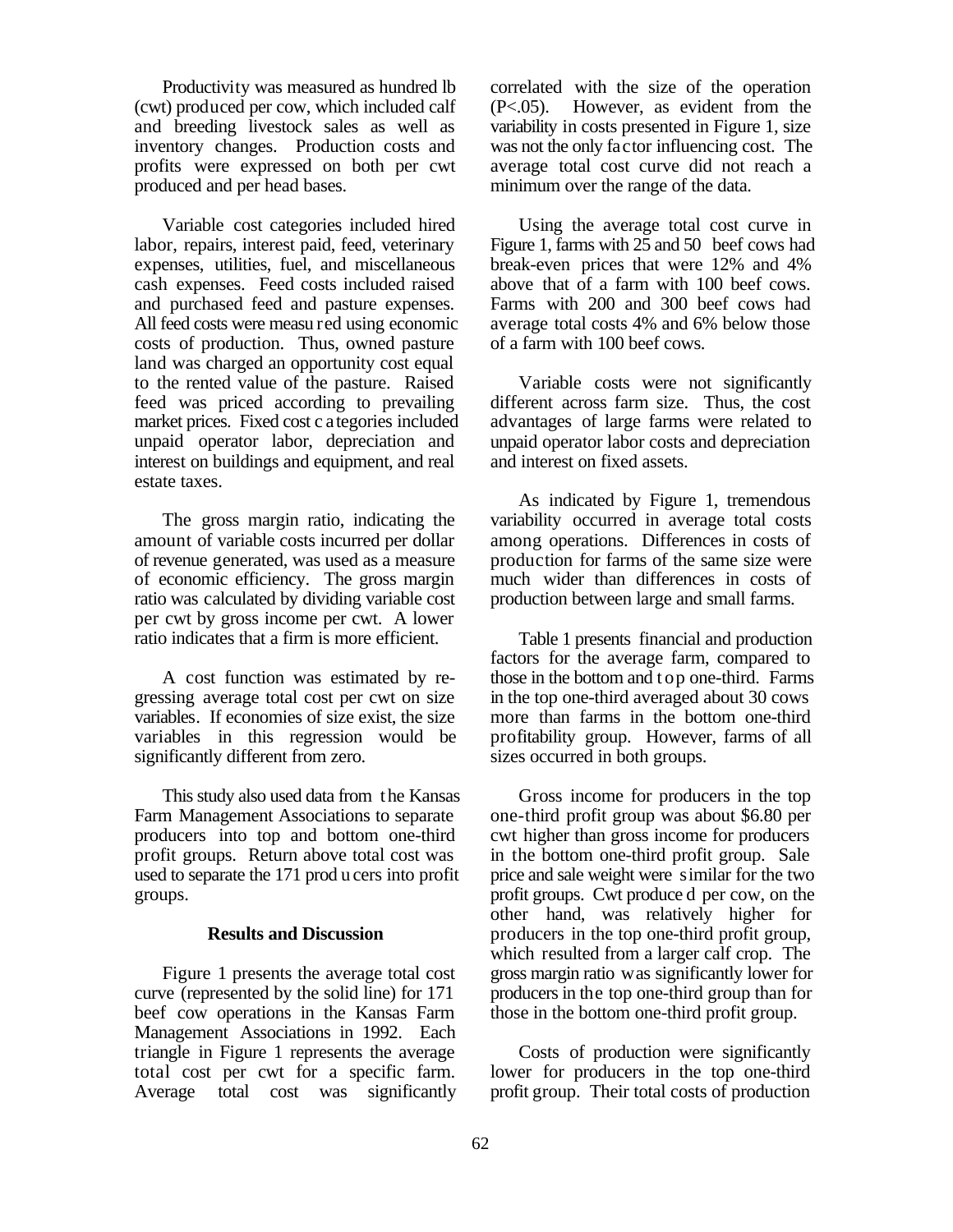were about \$147 per cow lower than those for producers in the bottom one-third. A large proportion (46%) of the difference in cost of production between p rofit groups was attributable to fixed costs. Another 37% of the difference was attributable to feed costs. Feed costs per head were about \$55 lower for the producers in the top one-third group. The remaining 17% of the difference in costs was attributable to variable costs other than feed.

Using the above information, we identified five critical factors affecting the profitability of the beef cow enterprise:

(1) size of the herd,

(2) feed costs,

(3) fixed costs,

(4) pounds of beef produced per cow, and

(5) sale price of calves.

For any size of operation, it is imperative to control production costs. Even with higher than average performance, high-cost producers are at a competitive disadvantage.

| IXUJIBUD                           |                                            |                          |                                  |
|------------------------------------|--------------------------------------------|--------------------------|----------------------------------|
|                                    | <b>Bottom</b><br>One-Third<br>$(57$ Farms) | Average<br>$(171$ Farms) | Top<br>One-Third<br>$(57$ Farms) |
| <b>Financial Factors (\$/Cwt.)</b> |                                            |                          |                                  |
| Gross income                       | 73.85                                      | 77.52                    | 80.66                            |
| Sale price of calves               | 86.18                                      | 86.29                    | 85.58                            |
| Feed cost                          | 50.18                                      | 43.66                    | 36.10                            |
| Variable cost                      | 72.49                                      | 62.97                    | 52.27                            |
| Total cost                         | 107.40                                     | 89.97                    | 72.54                            |
| Gross margin ratio $1$             | .99                                        | .82                      | .65                              |
| Financial Factors (\$/Cow)         |                                            |                          |                                  |
| Gross income                       | 409.50                                     | 447.45                   | 497.02                           |
| Feed cost                          | 277.85                                     | 249.48                   | 223.66                           |
| Variable cost                      | 400.42                                     | 359.37                   | 321.28                           |
| Total cost                         | 592.66                                     | 512.39                   | 445.73                           |
| Return above variable cost         | 9.08                                       | 88.08                    | 175.74                           |
| Return above total cost            | $-183.16$                                  | $-64.94$                 | 51.29                            |
| <b>Production Factors</b>          |                                            |                          |                                  |
| Number of cows                     | 87                                         | 101                      | 118                              |
| Sale weight of calves, lb          | 568                                        | 564                      | 575                              |
| Cwt. produced per cow              | 5.63                                       | 5.85                     | 6.25                             |

| Table 1. Selected Financial and Production Factors for Beef Cow Producers in |
|------------------------------------------------------------------------------|
| <b>Kansas</b>                                                                |

<sup>1</sup>Variable costs  $\div$  revenue generated.

Source: Kansas Farm Management Associations.